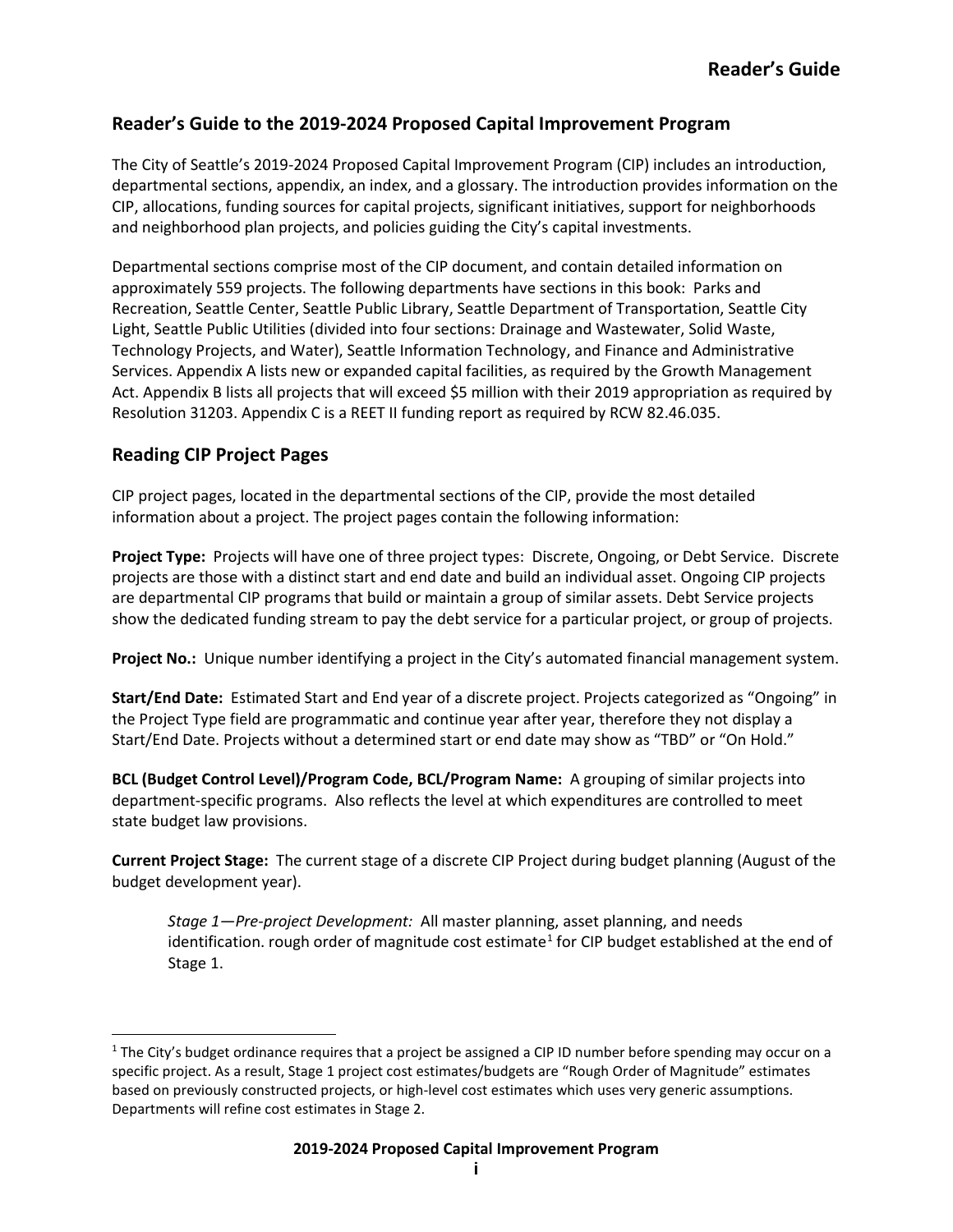*Stage 2—Initiation, Project Definition, & Planning*: Define project and create Project Management Plan (or pre-design package), which sets the project baseline (scope, schedule and budget) from which a department measures variance.

*Stage 3—Design:* 30%-100% design work.

*Stage 4—Procurement/Bid:* Advertisement, bid review, bid award, and Notice to Proceed.

*Stage 5—Construction:* All construction activities. (The term *Execution* is used for Seattle Information Technology.)

*Stage 6—Closeout:* Final project closeout items, includes financial closeout.

**Project Category:** Projects are identified as New Facilities, Improvements to Existing Facilities, or Rehabilitation or Restoration of Existing Facilities. Technology projects, or those that do not fit into the categories above, are identified as New Investments.

**Location:** Street address, intersection, or general location of a project. If a project has multiple location entries, only one project location entry will be included in the CIP.

**Neighborhood District:** The City is divided into 13 neighborhood districts. This field indicates in which (if any) neighborhood district(s), a project is located. Some projects are located in more than one neighborhood district or outside the city, and are so noted.

**Council District:** The City is divided into 7 Council districts. This field indicates in which (if any) council district(s), a project is located. Some projects are located in more than one council district or outside the city, and are so noted.

**Total Project Cost:** The expected total project cost estimate of a Discrete project. The Total Project Cost includes any "out year" spending (spending outside the current six-year CIP).

**Urban Village:** This field indicates whether a project is located in an Urban Village, a designated geographic area expected to accommodate future population and job growth, as defined by the Comprehensive Plan's growth management strategy.

**Project Description:** Information about the purpose, scope, and history of the project.

**Resources:** The Resources are all sources of money supporting a particular project such as grants, private donations, debt, Real Estate Excise Taxes, etc. The Resources Table lists the project's revenue sources, life-to-date (LTD) expenditures through 2017; the 2018 revised budget (including 2018 Adopted Budget, carry-forward balances, abandonments, and supplemental appropriations); proposed 2019 appropriations; and estimated appropriation requests for 2020-2024. "TBD" indicates that revenue sources are to be determined.

**Fund Appropriations/Allocations:** This table lists the appropriating funds, which are those funds through which the department has legal appropriation authority, and dollar information by year. Note that this level of detail on the project pages is for information only. The City appropriates funds at the Budget Control Level.

## **2019-2024 Proposed Capital Improvement Program**